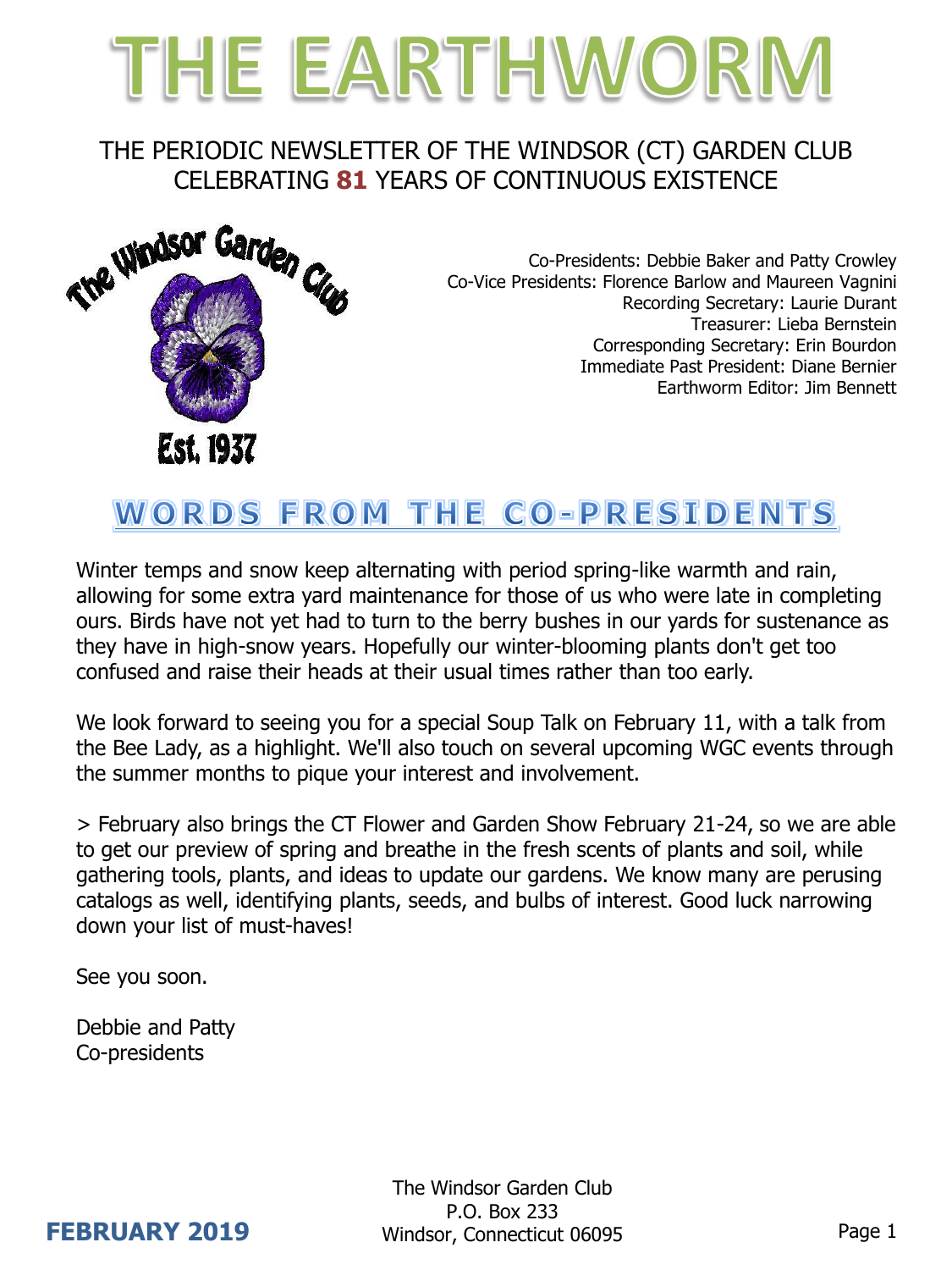## **SHORT TERM FUTURE CLUB EVENT**

**February 11, 2019** – This is the Club's annual "Soup Talk" meeting. Club members bring various home-made soups and breads to share with those in attendance. This year, the meeting will feature guest speaker Cathy Wolko. Cathy is known as "The Bee Lady".



Cathy will be talking to us about Beekeeping, why and how she became a Beekeeper. Learn how she started keeping honey bees. Learn about The Great American Beekeeper Lorenzo Langstroth and his famous Langstroth hive. Learn about equipment and the tools needed to be a Beekeeper. She will provide valuable resources for beekeepers of all stages.

Cathy states that 75 percent of the flowering plants on Earth rely on some degree of pollination in order to set seed or fruit. She will talk to us about pollinator syndromes, convergent evolution, the benefits to protecting our pollinators, value vs loss, a look at endangered species and a discussion on commercial pollination.

| <b>DATE</b>          | <b>EVENT</b>                                                                 |
|----------------------|------------------------------------------------------------------------------|
| February 21-24, 2019 | Connecticut Flower & Garden Show (Hartford)                                  |
| March 11, 2019       | March 2019 business meeting with quest speaker                               |
| April 8, 2019        | April 2019 business meeting with guest speaker                               |
| May 6, 2019          | May 2019 business meeting - member plant swap                                |
| May 11, 2019         | 2019 Garden Mart fundraising event on the Town Green                         |
| June 10, 2019        | June 2019 summer social meeting                                              |
| July 8, 2019         | July 2019 summer social meeting                                              |
| July 13, 2019        | 2019 Garden Tour fundraising event titled:<br>"A Midsummer Gardeners' Dream" |
| August 12, 2019      | August 2019 summer social meeting                                            |

## **FUTURE EVENTS CALENDAR**

As the date of an event draws closer, more detailed information will be provided in upcoming issues of the EARTHWORM.

## **FEBRUARY 2019**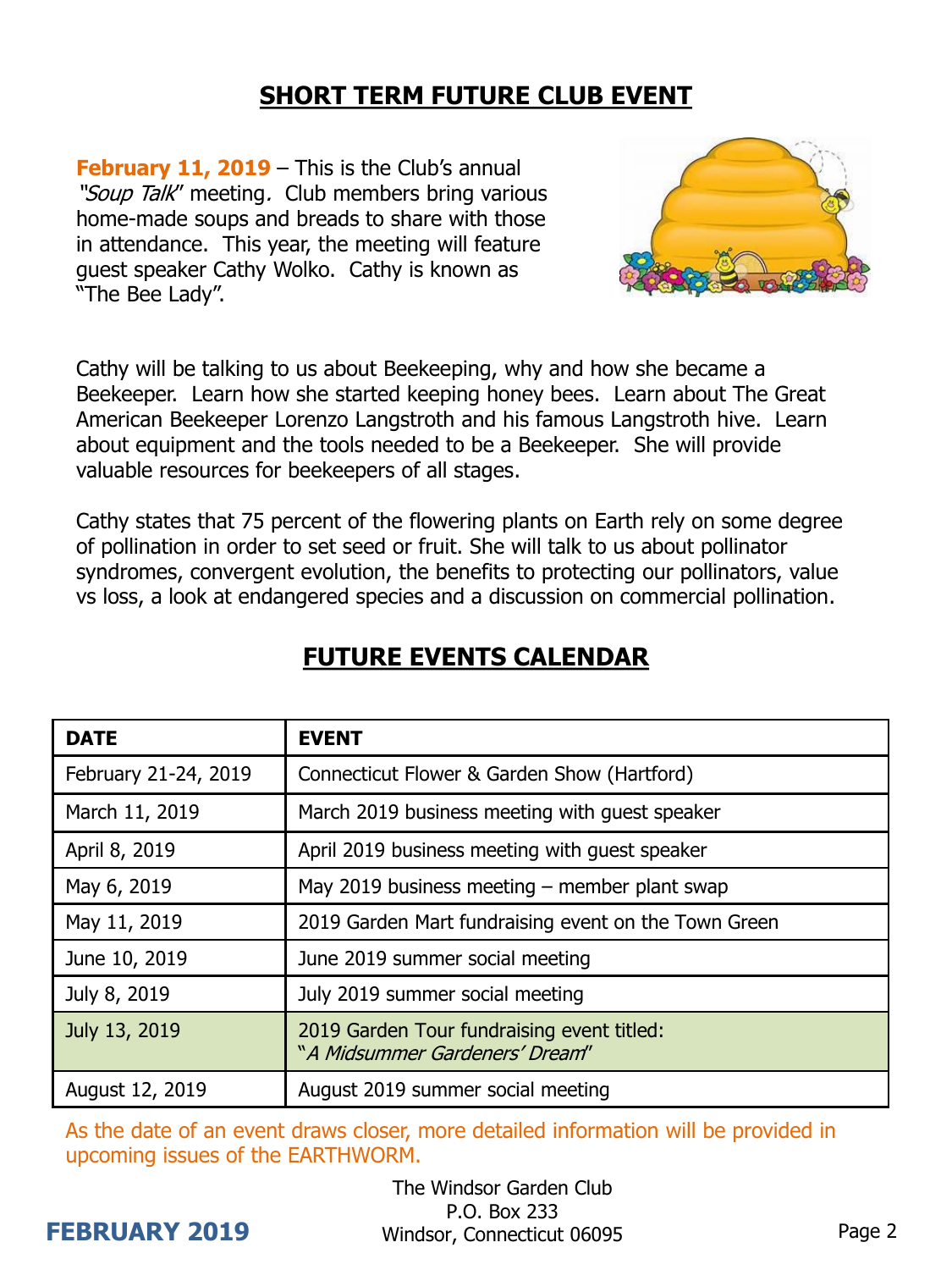## **2019 FIELD TRIPS**

The table below lists potential Club related filed trips to various venues – some close to home, some a bit of a distance away. Please take a few minutes to review the possibilities and then at an upcoming meeting, please let Maureen or Flo know which trips you have an interest in. If you have other suggestions please make them known as well.



| Location                            | <b>Remarks</b>                                                                                                                                      |
|-------------------------------------|-----------------------------------------------------------------------------------------------------------------------------------------------------|
| Smith College Botanical<br>Gardens  | These gardens are located on the campus of the<br>college (Northampton, MA).<br>garden@smith.edu                                                    |
| <b>Tovah Martin</b>                 | Ms. Martin is a well known speaker relative to<br>various aspects of gardening and horticulture.<br>(possible joint venture with other local clubs) |
| <b>Tower Hill Botanical Gardens</b> | These gardens are located in Boylston, MA<br>(northeast of Worcester).<br>www.towerhillbg.org                                                       |
| <b>Trees of Windsor</b>             | A journey around Windsor with Windsor's tree<br>expert - Mr. Jim Govoni.                                                                            |
| <b>Wickham Park</b>                 | These gardens are located in Manchester, CT.<br>www.wickhampark.org                                                                                 |
| <b>New York Botanical Gardens</b>   | These are the other botanical gardens located in<br>New York City (borough of the Bronx).<br>www.nybg                                               |

#### **FEBRUARY 2019**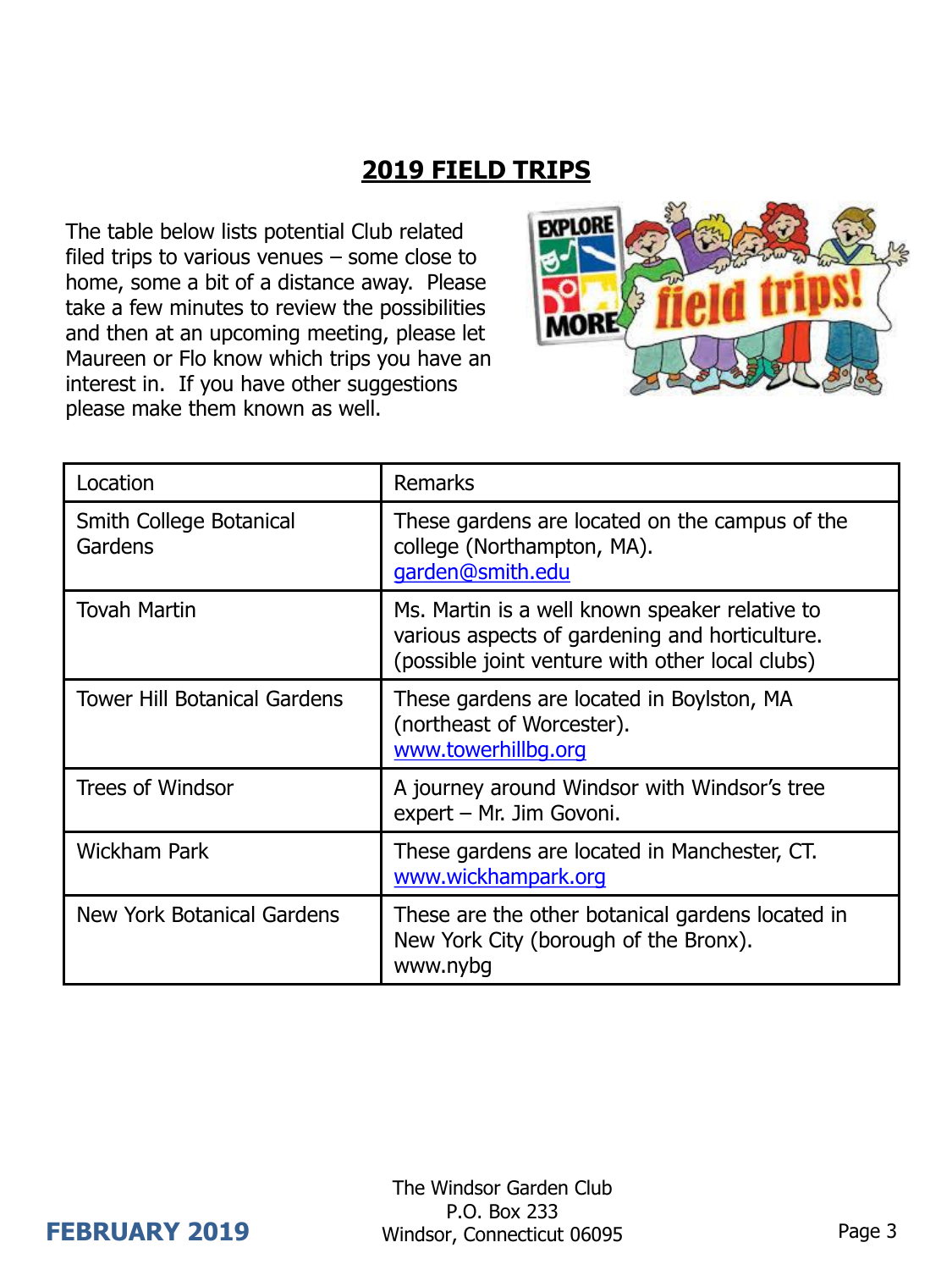## **2019 SCHOLARSHIP**

For 2019, the Windsor Garden Club is offering a \$1,000 scholarship to a high school senior, who is a Windsor resident.

The student must plan to attend either a two or four-year college with the intention of pursuing studies in agriculture, horticulture, floriculture, herbal medicine, landscape design or architecture, forestry, environmental science, environmental engineering, or a similarly related study.

One of the Windsor Garden Club's resolutions is to award a scholarship each year to a deserving Windsor student. The scholarship is funded through the Club's annual sale of plants at its Garden Mart in May, and by our club Garden Tour, held every other year. Thanks to the many dedicated and hardworking club members, and to all the enthusiastic townspeople who attend our fundraisers and make this scholarship possible.

Additional information and applications may be obtained from the guidance departments of the following schools: Windsor High School, Loomis Chaffee School, Northwest Catholic High School, Medina Academy, CREC: Academy of Aerospace and Engineering, Greater Hartford Academy of the Arts, Academy of Science and Innovation, Metropolitan Learning Center Public Safety Academy and Two Rivers Magnet High School

Applications can be downloaded from the scholarship page of the Windsor Garden Club's website: **[www.windsorgardenclubct.org](http://www.windsorgardenclubct.org/)**

#### **Deadline for receipt of applications is April 15, 2019.**

Completed applications should be mailed to The Windsor Garden Club Scholarship Committee, P.O. Box 233, Windsor, Connecticut 06095.



The Windsor Garden Club P.O. Box 233 Windsor, Connecticut 06095